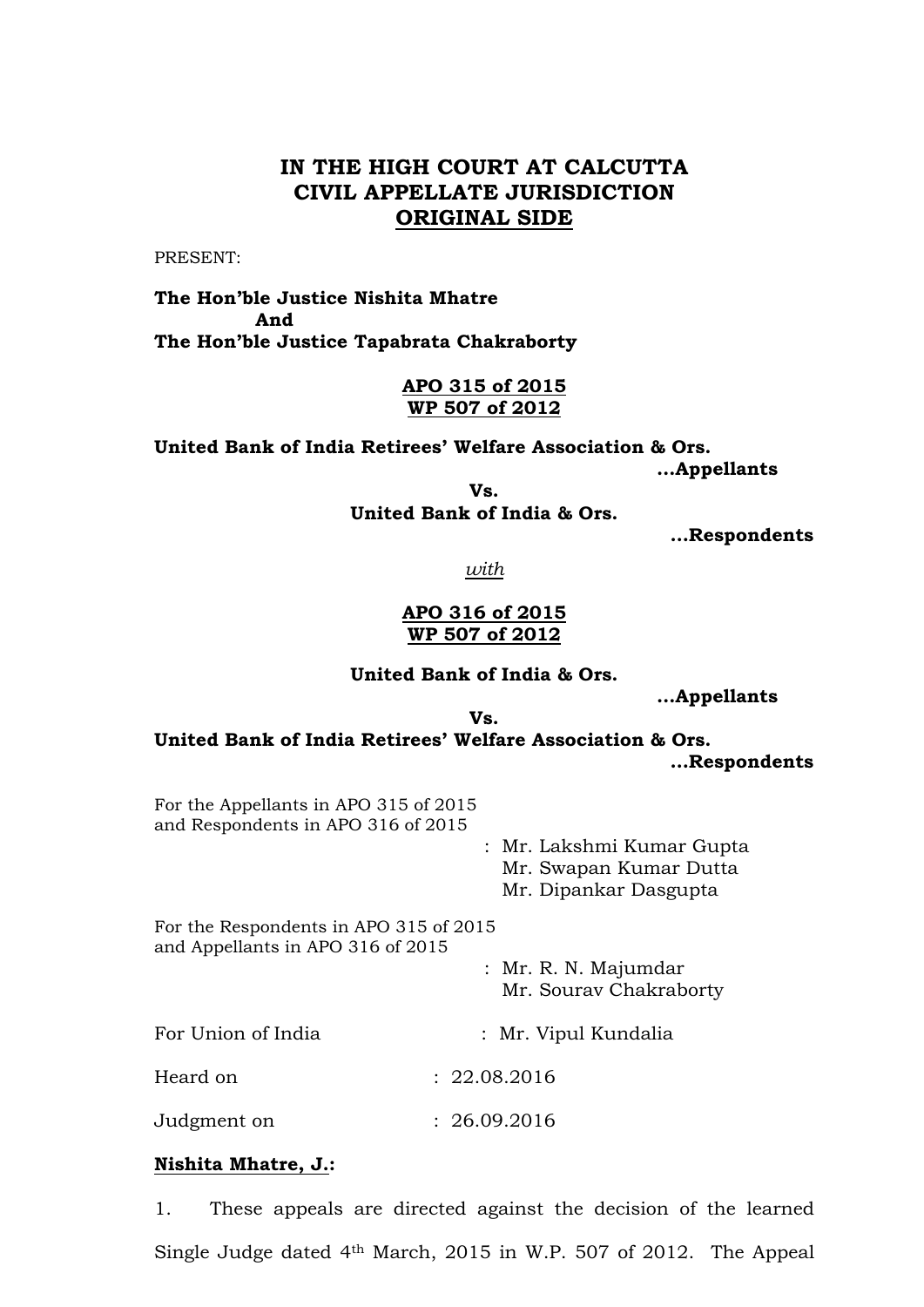APO No.316 of 2015 has been filed by the United Bank of India (hereinafter referred to as "the Bank") and APO No. 315 of 2015 has been preferred by the United Bank of India Retirees' Welfare Association (hereinafter referred to as "the Association").

2. The issue involved in the present appeals is whether an invidious classification can be made between employees, who retired before 1st November, 2002 and those who retired later from the Bank, with respect to payment of dearness relief with their pension.

3. The employees of the Bank are governed by the United Bank of India (Employees') Pension Regulations, 1995 (hereinafter referred to as "the Pension Regulations") which are statutory in nature. These Regulations came into effect in 1995 and prescribed the rates of pension which are payable to the employees of the Bank on retirement. Under Clause 6 of the Pension Regulations dearness relief was granted to pensioners at rates which were determined from time to time in tune with the dearness relief formula in operation in the Reserve Bank of India. The dearness relief was paid to the pensioners on the basis of the calculations set out in the Pension Regulations. The Reserve Bank of India issued a circular granting 100 per cent dearness relief to post-November, 2002 retirees, but no such relief was granted to the prior retirees. The appellant Bank thereafter, however, did not pay 100 per cent dearness relief to the pre-November, 2002 retirees. Circulars were issued by the Reserve Bank of India from time to time modifying the dearness relief payable to the pensioners of the Reserve Bank of India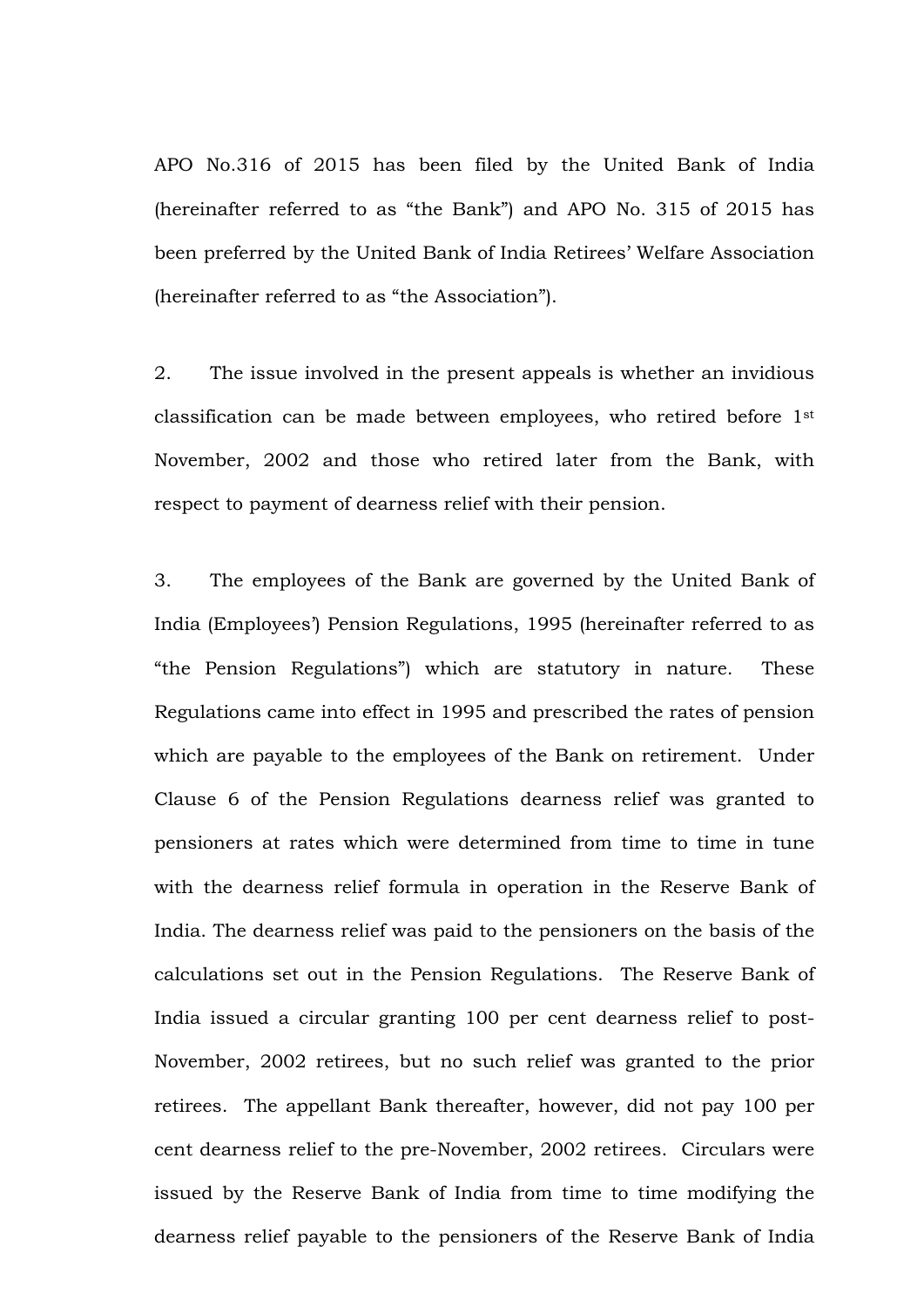and ultimately it was decided to extend the benefit of 100 per cent dearness relief to those who had retired pre-November, 2002 as well. However, on 28th June, 2005 pursuant to a Bipartite Settlement/joint note dated 2nd June, 2005 the terms and conditions for payment of dearness relief on basic pension were altered. The dearness relief to be paid to those who had retired between 1st April, 1998 and 31st October, 2002 was to be calculated on the basis of 4 points rise over 1684 points in the quarterly average of the All India Average Consumer Price Index for Industrial Workers in the series 1960=100. This calculation was to be made on a slab system; the rate of dearness relief as a percentage of basic pension being different for each slab. However, those employees who retired after 1st May, 2005 were entitled to dearness relief for 4 points rise over 2288 points of the CPI at the rate of 0.18 per cent of the basic pension. As a result, those who retired between 1st April, 1998 and 31st October, 2002 were paid less dearness relief than those who retired after that date. The neutralisation granted to the pre November 2002 retirees was less than 100 per cent on some of the slabs, whereas those who retired post November, 2002 were entitled to 100 per cent neutralisation of the cost of living index.

4. Being aggrieved by this invidious and arbitrary classification the Association filed a writ petition before this Court contending that there was no rational justification for the classification of the retirees into pre-2002 and post-2002 categories. It was pleaded that when the Pension Regulations did not create any such discrimination between the retirees, the Bank could not by means of circulars divide them into two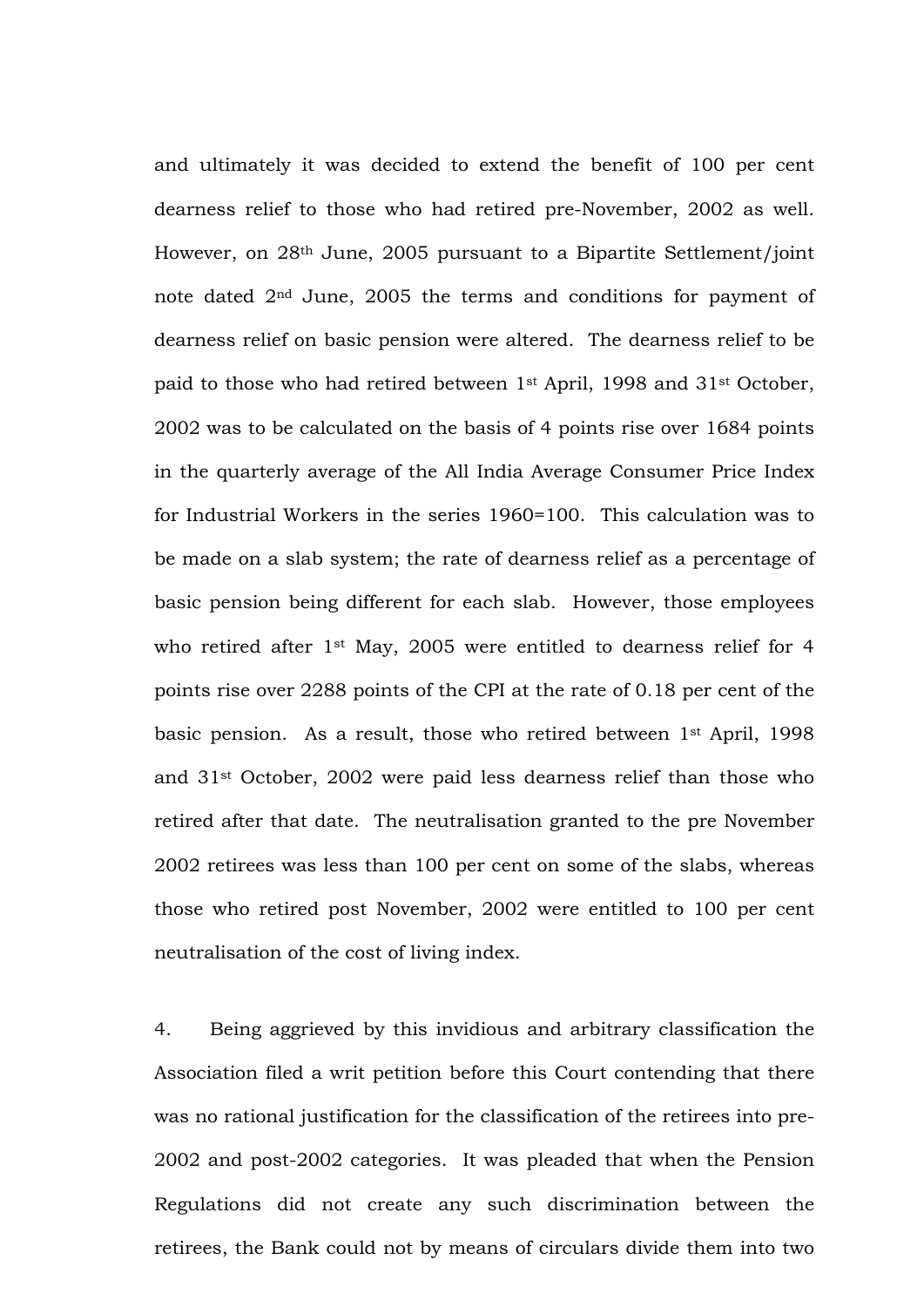groups without any justifiable reason. The Association therefore sought the cancellation of the letter dated 22nd May, 2012 and for a direction against the Bank to pay all retirees pension under Regulation 37 of the Pension Regulations in accordance with law.

5. The learned Single Judge after hearing the parties found that the discrimination introduced by the Bank was arbitrary and without any rational justification. It was observed that the appellant Bank did not extend the same benefits to its employees as the Reserve Bank of India had granted to its employees and instead paid only those benefits which were due under the Bipartite Settlements/joint note. The submission of the Bank that, each bank was a separate entity and the service conditions of the employees in the Reserve Bank of India need not necessarily be same as those who were employed in other banks, was noted. The learned Judge accepted the submissions made on behalf of the Association that dearness relief should be paid to a pensioner which was in consonance with the dearness relief formula in operation in RBI as per Clause 6 of the Bipartite Settlement of 1993. The learned Judge observed that in view of the judgment of the Supreme Court in *D. S. Nakara & Ors vs. Union of India* reported in *AIR 1983 SC 130*, there could not be any arbitrary and irrational classification. It was observed that there was no intelligible difference between pre-1st November, 2002 retirees and those who retired thereafter; the artificial classification between the retirees was discriminatory. After observing that the Bank's action was clearly arbitrary and the pre-November, 2002 retirees were entitled to the same dearness relief as was granted to others, the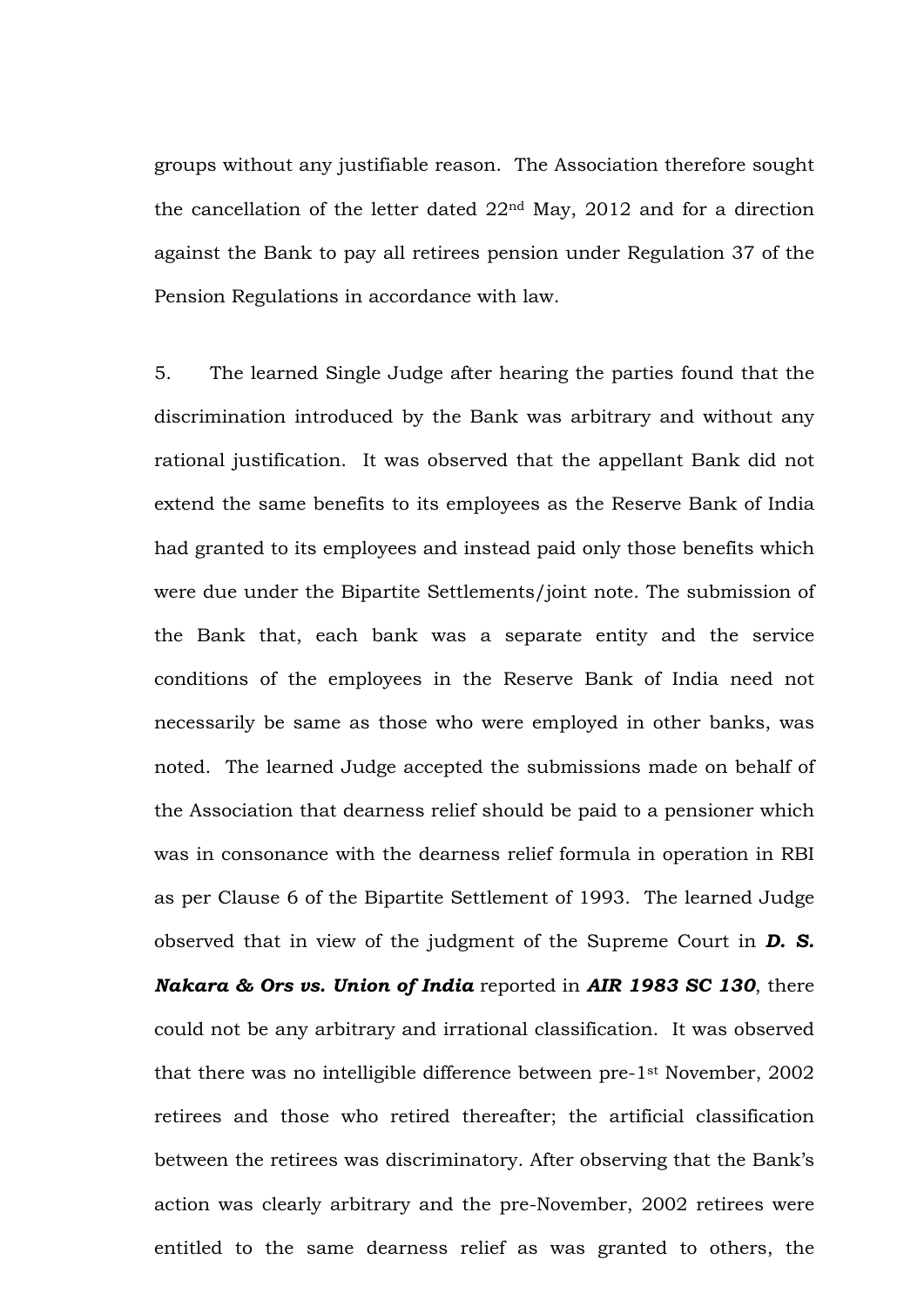learned Judge directed the Board of the respondent Bank, in consultation with the Central Government and the Reserve Bank to take a reasoned decision in the light of the observations in the judgment regarding payment of 100 per cent dearness relief to pre-November, 2002 retirees of the Bank by 30<sup>th</sup> June, 2015.

6. Mr. R. N. Majumdar the learned Counsel appearing for the Bank has argued that the pension is payable under the Pension Regulations, 1995. He pointed out that these Regulations have been framed in exercise of the powers conferred under Clause (f) of Sub-Section (2) of Section 19 of the Banking Companies (Acquisition and Transfer of Undertakings) Act, 1970 after consultation with the Reserve Bank of India and with the previous sanction of the Central Government. He drew our attention to Chapter VI where the rate of pension has been stipulated. Regulation 37 speaks about dearness relief being due on the basic pension or family pension or invalid pension or on compassionate allowance in accordance with the rates specified in Appendix II of the Regulations. Dearness relief is also payable on full basic pension even after commutation of the pension. Appendix II has stipulated a slab system of payment of dearness relief dependent on the basic pension payable to an employee. Even under these Regulations he pointed out that there is a difference in rates payable to those who retired between 1<sup>st</sup> January, 1986 and 1<sup>st</sup> November, 1993. He submitted that by a Bipartite Settlement between their representatives of the Bank employees and the Indian Banks' Association it was decided to vary the rates of dearness relief. According to him, this modification has been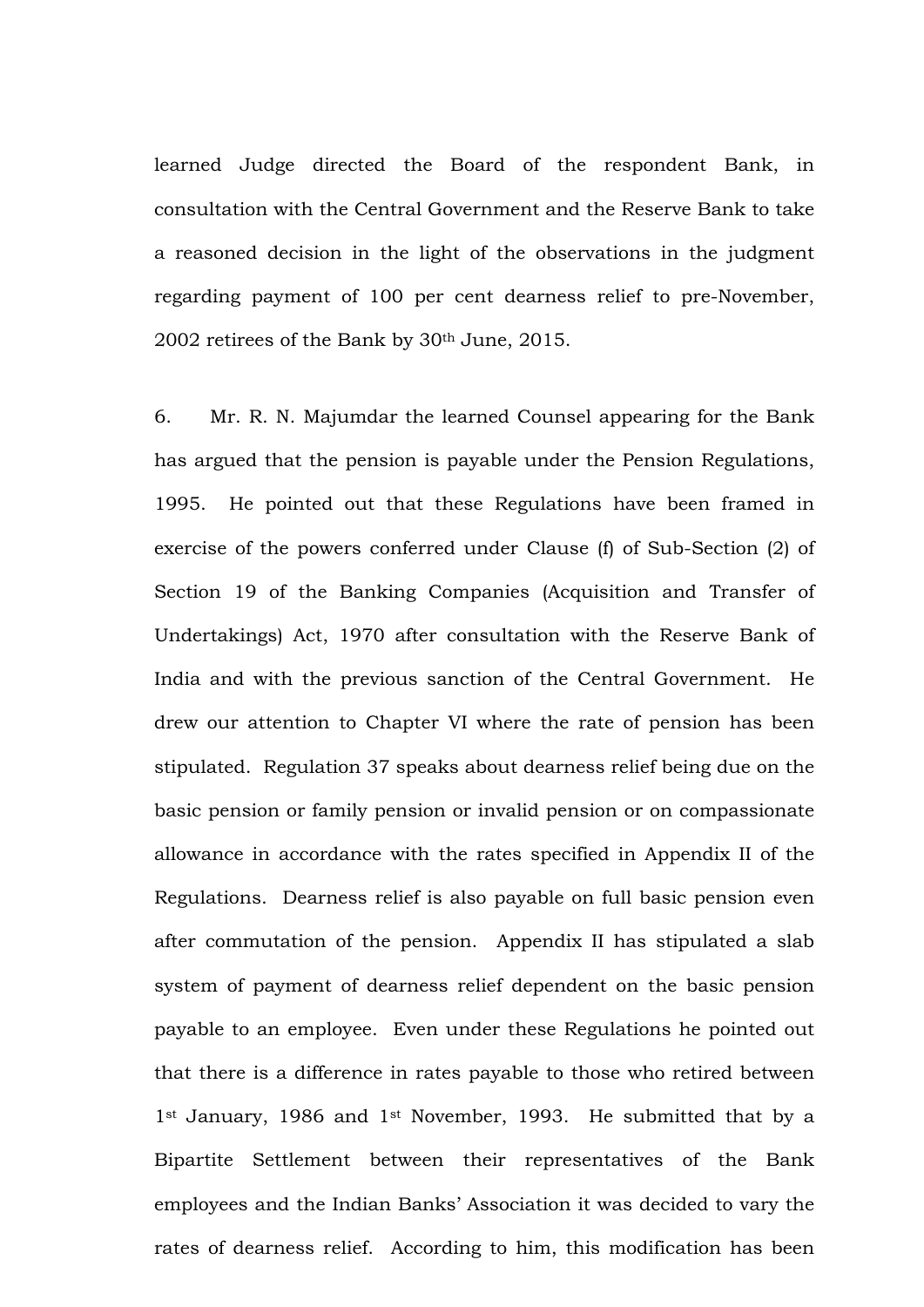made after Bipartite Settlement arrived at between the parties under Section 2(s) read with Section 18(1) of the Industrial Disputes Act, 1947. He urged that no employee can change the rate agreed upon in the Bipartite Settlement which is set out in the joint note issued on 2nd June, 2005 by the parties. The learned Counsel submitted, therefore, that the Association of Retired employees had no locus to challenge the settlement between the Indian Banks Association and the unions representing the bank employees.

7. Mr. Majumdar could not really dispute the fact that there was no distinction between two sets of retired employees. Furthermore, he could not point out any justification for the same except by arguing that since it was decided and accepted by most of the banks in the country on the one hand and the unions and association representing the employees on the other, the retired employees could not question the same. The learned Counsel relied on the judgment in the case of *M/s. Tata Engineering and Locomotive Co. Ltd. vs. Their Workmen* reported in *AIR 1981 SC 3163* to fortify his submission that a microscopic minority of employees cannot question a settlement signed under Section 2(p) read with Section 18(1) of the Industrial Disputes Act. He also drew our attention to the decision of a learned Single Judge of this Court in *Standard Chartered Grindlays Bank Retired Employees Association & Ors vs. Union of India & Ors reported in (2007) 2 CHN 66* in support of his submission that retired employees are not workmen as defined under Section 2(s) of the Industrial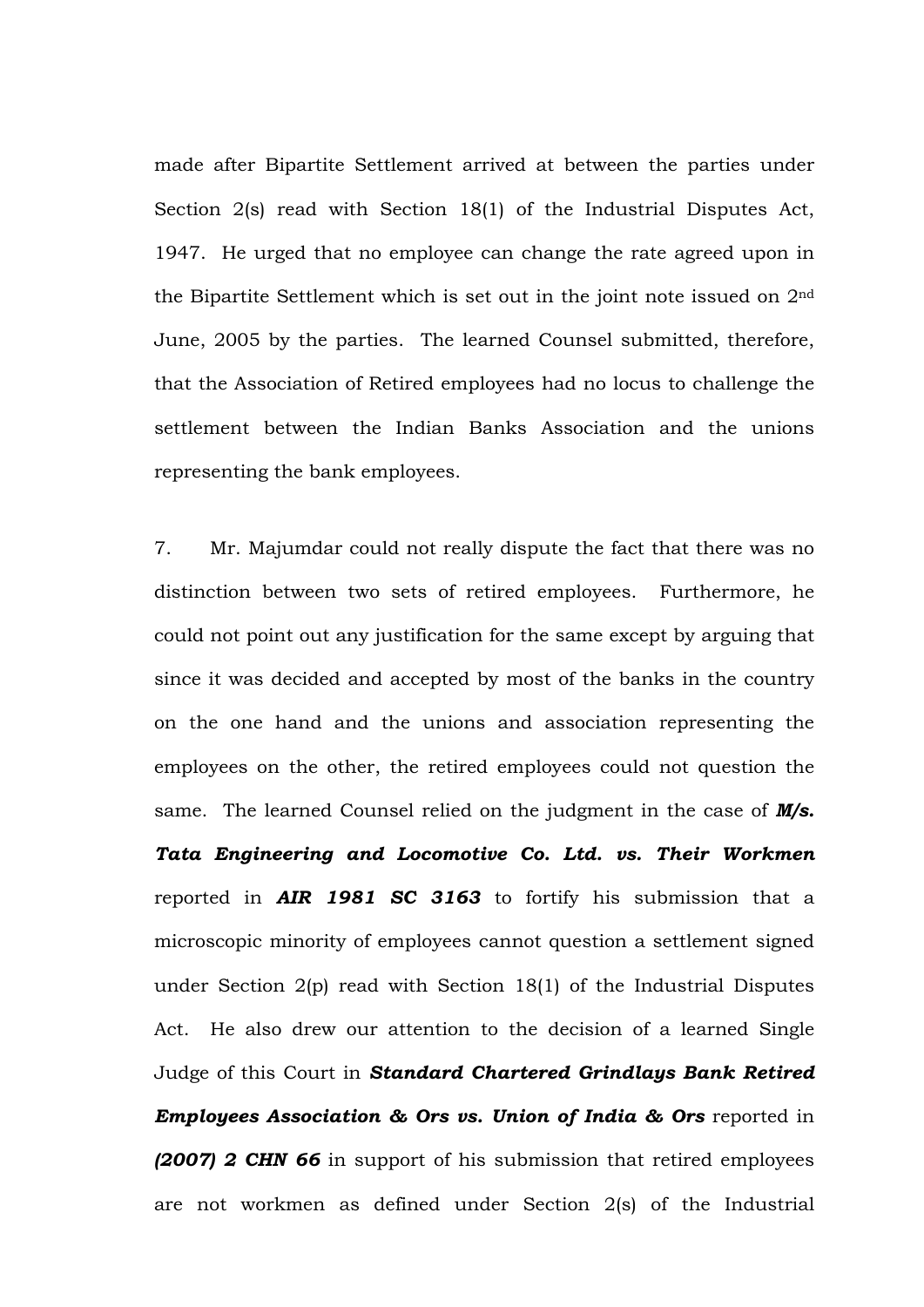Disputes Act and therefore cannot raise any industrial dispute under the aforesaid Act.

8. It is trite that a settlement signed under Section 2(p) of the Industrial Disputes Act can bind only those who are party to the settlement. The members of the banking associations and the members of the unions who are signatories to such a settlement would be bound by it in the present case. The retired employees' association is admittedly not a party to the Bipartite Settlement which resulted in the joint note. Therefore, the Bipartite Settlement cannot contain provisions which would be to the detriment of retired employees. All the retired employees form a class by themselves *vis-a-vis* the employees who are working. The circulars or joint notes issued cannot bind the retired employees especially if they are adverse to their interest. By means of the joint note issued on 2nd June, 2005 the Bank has excluded the pre-2002 retirees from the benefits of the dearness relief payable to those who have retired after November, 2002. The aforesaid judgements therefore have no application to the facts in the present case.

9. As rightly argued by Mr. Lakshmi Kumar Gupta the learned Counsel appearing for the retired employees it is impermissible to make any classification between retirees depending on the date on which they retire. In the case of *D. S. Nakara* (supra) the Supreme Court observed that the Government was perfectly justified in introducing the pension scheme as it was long overdue but the Court found that there was no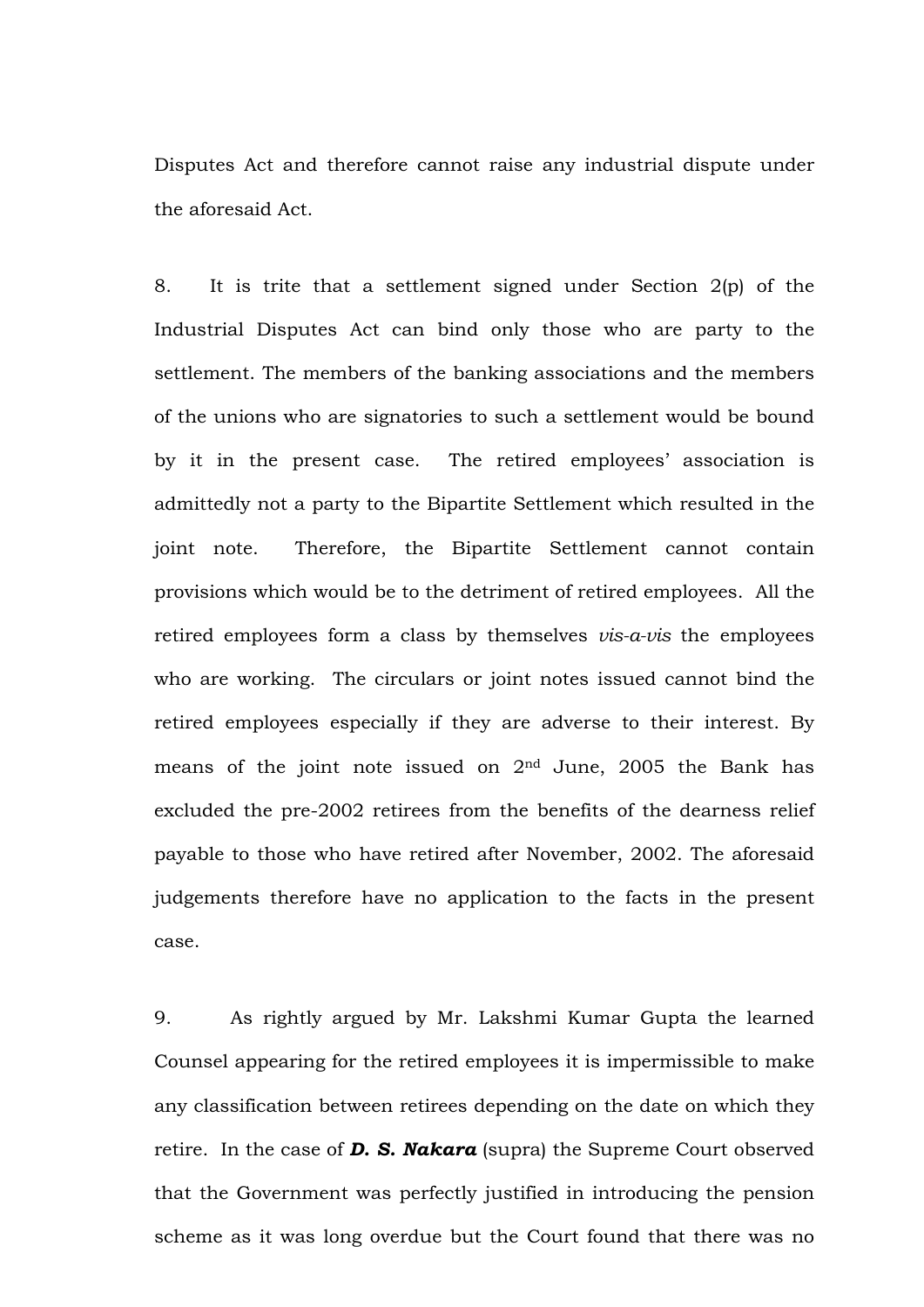justification for arbitrarily selecting two criteria for eligibility of the benefits of the scheme dividing the pensioners, all of whom would be on either side of the cut-off specified date. Mr. Gupta submitted that the observations in *D. S. Nakara's* case (supra) are applicable to the facts and circumstances in the present case. He has also drawn our attention to the judgment in *Kallakkurichi Taluk Retired Officials Association, Tamil Nadu & Ors and vs. State of Tamil Nadu* reported in *(2013) 2 SCC 772* where the Supreme Court has frowned upon the State Government treating pensioners differently with respect to disbursement of dearness relief.

10. In the case of *State of Bihar & Ors vs. Bihar Pensioners Samaj* reported in *(2006) 5 SCC 65* the Supreme Court held that though fixing of a cut-off date for granting benefits was well within the powers of the Government, reasons for the same must not be arbitrary and have to be based on a rational consideration.

11. Mr. Gupta then urged that pension or any component thereof is property and can be forfeited only by following the due process of law. He urged that it is now well-settled that pension is property as understood under Article 300A of the Constitution of India. Therefore, the right to property cannot be taken away without due process of law in consonance of Article 300A of the Constitution of India. The learned Counsel submitted by relying on this judgment that the joint note cannot constitute "law" as understood in Article 300A and therefore, the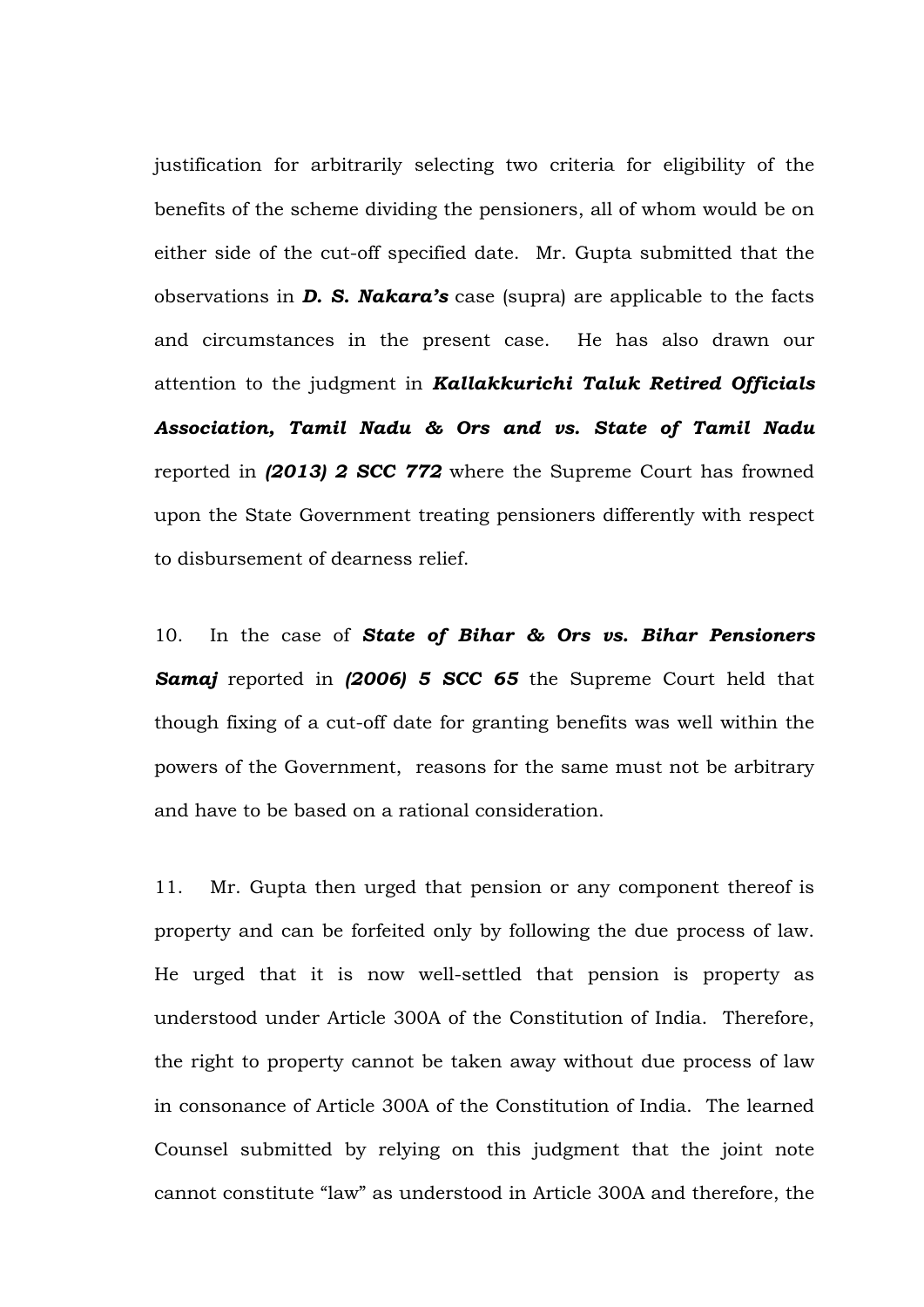joint note which discriminates between retirees cannot have the force of law.

12. Pension is not a bounty or a bonanza for an employee, without cavil. It is a measure of social welfare and is paid to a retired employee for his meritorious service with the employer. In fact it is a deferred wage which is paid to the employee as observed by the Supreme Court in paragraph 25 in *U.P. Raghavendra Acharya & ors vs State of Karnataka & ors* reported in *(2006) 9 SCC 630*. Thus it would matter little if the employee retires on one day or the other. Pension has to be paid at the same rate to all employees, depending of course on the length of service and the last drawn salary. It is the property of an employee in terms of Article 300A. An employee cannot be deprived of his rightful claim to pension except in accordance with law. The joint note cannot be construed as "law" as it cannot govern the pension payable to retirees who were not in service when it was issued.

13. In *Kallakkurichi Taluk Retired Officials Association,* (supra) the Court was of the view that a valid classification would amount to a valid discrimination which is permitted only in terms of Articles 14 and 16 of the Constitution of India. The classification must necessarily adhere to two tests: (i) the distinguishing rationale has to be based on a just objective and (ii) the rationale must have a reasonable nexus to the objective sought to be achieved. The Court further observed that whenever a cut-off date is fixed to categorise one set of pensioners for favourable consideration over others, the twin tests aforesaid for valid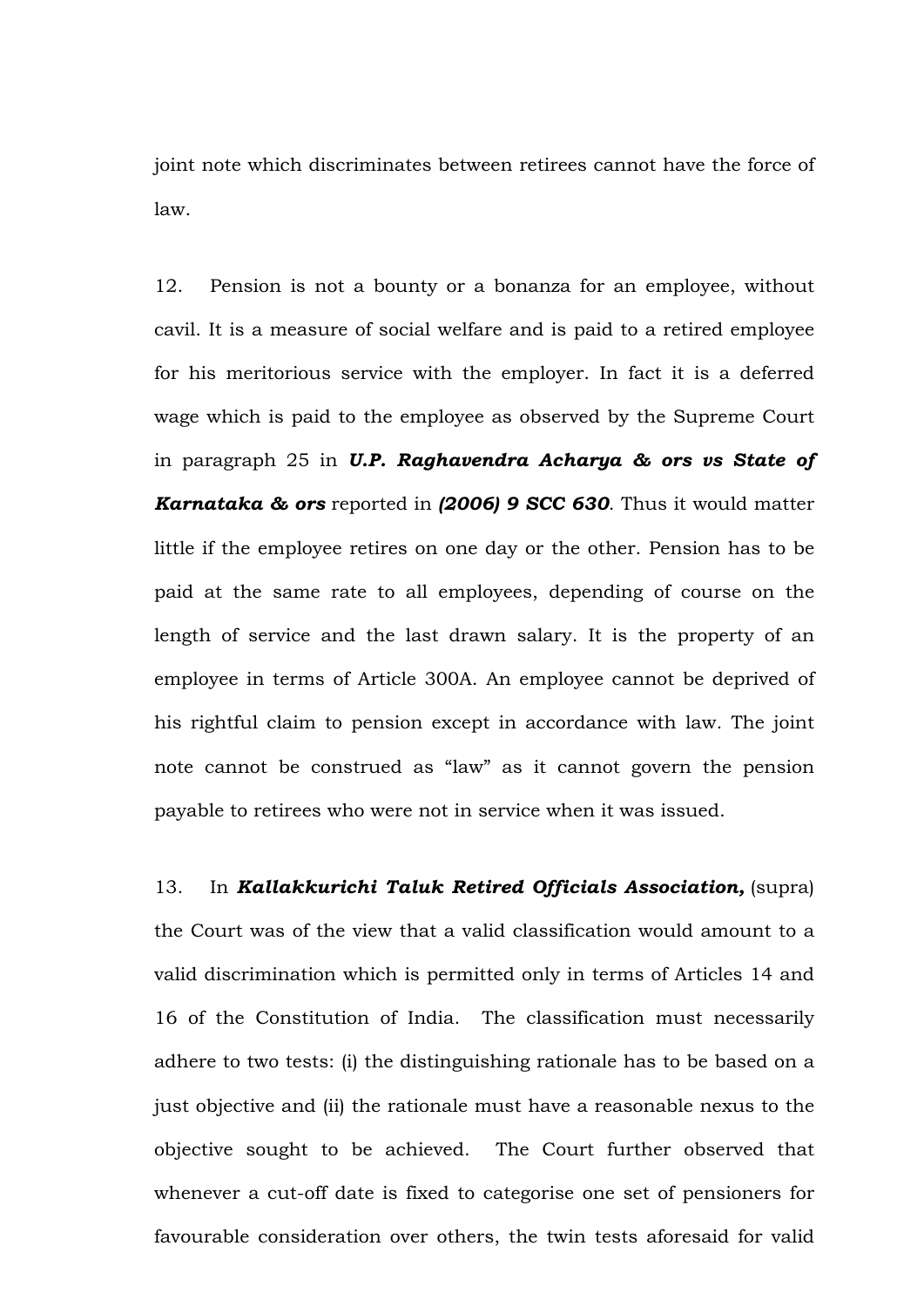classification must necessarily be satisfied. Our attention has not been drawn with respect to the satisfaction of the aforesaid two tests. There is no rationale for the classification made between the retired employees depending on the date on which they retired. A just objective for such classification is not evident. Furthermore, there is no evidence of any objective sought to be achieved by distinguishing one set of retirees from another.

14. The effect of the joint note is that employees who retired before the cut-off date would get dearness relief at a lower rate than those who retired after that date. The dearness relief paid is relatable to the cost of living index and varies in direct proportion to the same. It must be borne in mind that dearness relief is an amount paid to the retirees to neutralise the astronomical rise in prices. The object of paying dearness relief is the same, irrespective of the date on which the employee retires. Inflation hits the employees who retire before the cut-off date as hard as it does those who retire later. Therefore the dearness relief cannot be different for two sets of retirees. The twin tests mentioned in *Kallakkurichi Taluk Retired Officials Association, (supra) are not* satisfied in this case with the introduction of the joint note. We have not been able to decipher a just objective for the classification made amongst the retirees. No justifiable reasons for the differentiation have been brought to our notice. Therefore it is obvious that the classification is invidious and discriminatory.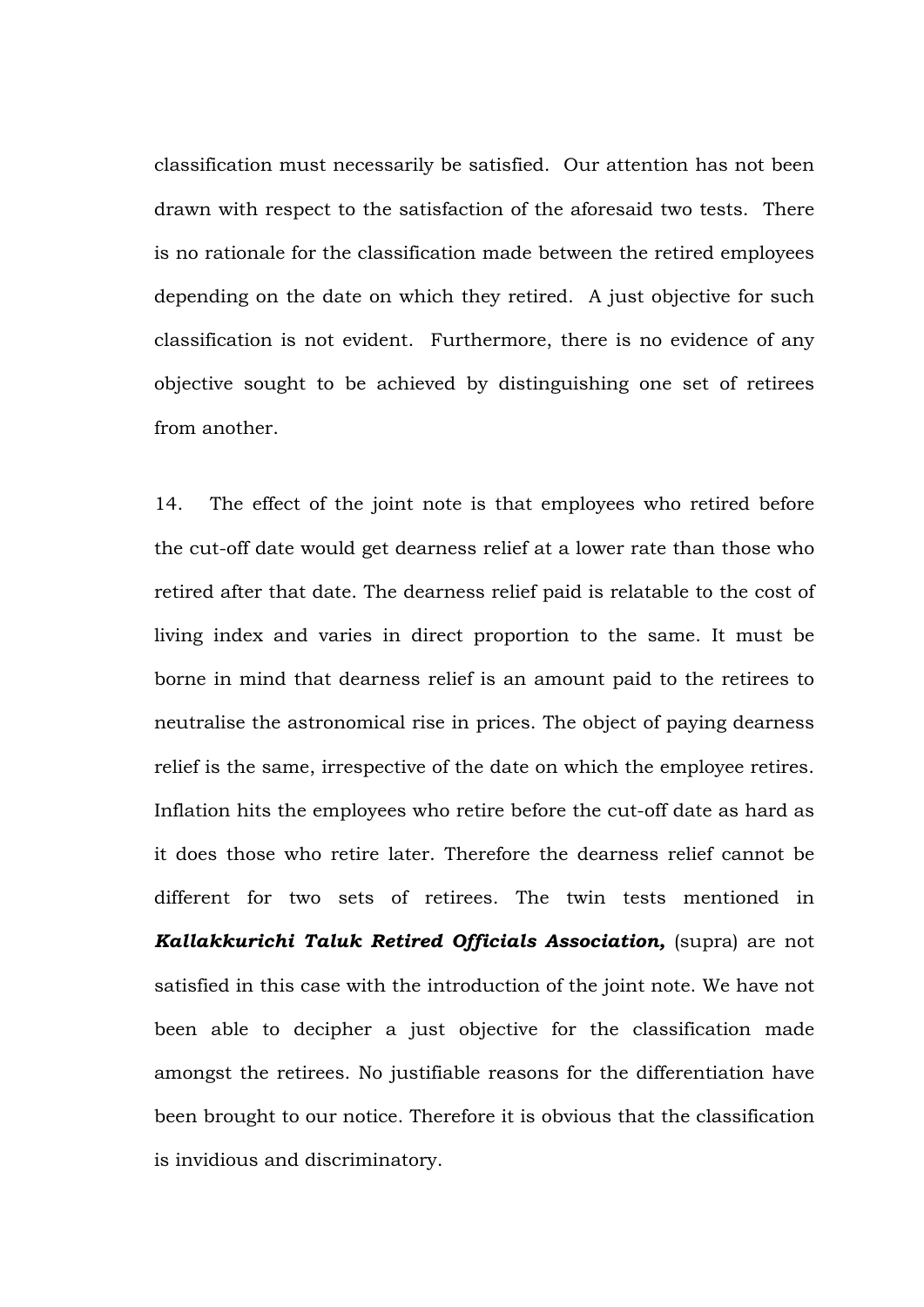15. After considering the conspectus of judgments cited at the Bar and on assessing the rival contentions, it is apparent that the only basis for the classification is the joint note issued on  $2<sup>nd</sup>$  June, 2005. There does not appear to be any objective sought to be achieved by the classification of retired employees on the basis of their date of retirement. The retirees of post-November, 2002 have been granted dearness relief which allows for 100 per cent neutralisation. However, those who have retired between 1st April, 1998 and 31st October, 2002 have been denied this relief. Even those who have retired after 1st November, 2002 and till 30th April, 2005 have been granted dearness relief at 0.18 per cent of the basic pension.

16. There is no dispute that the Bank Pension Regulations, 1995 have not been amended. These Regulations have been framed in consonance and under the powers conferred on the Bank under the Banking Companies Act. They have a statutory force of law. Clause 6 of the Pension Regulations mandates that the dearness relief will be paid to the employees of the member banks in consonance with that paid by the Reserve Bank of India to its employees. Therefore a joint note cannot take away the right of employees to that dearness relief. Furthermore, when the post-2002 retirees have been granted the benefit of pension at a certain rate, there is no reasonable and logical object for which the classification has been introduced to divide the retiree community.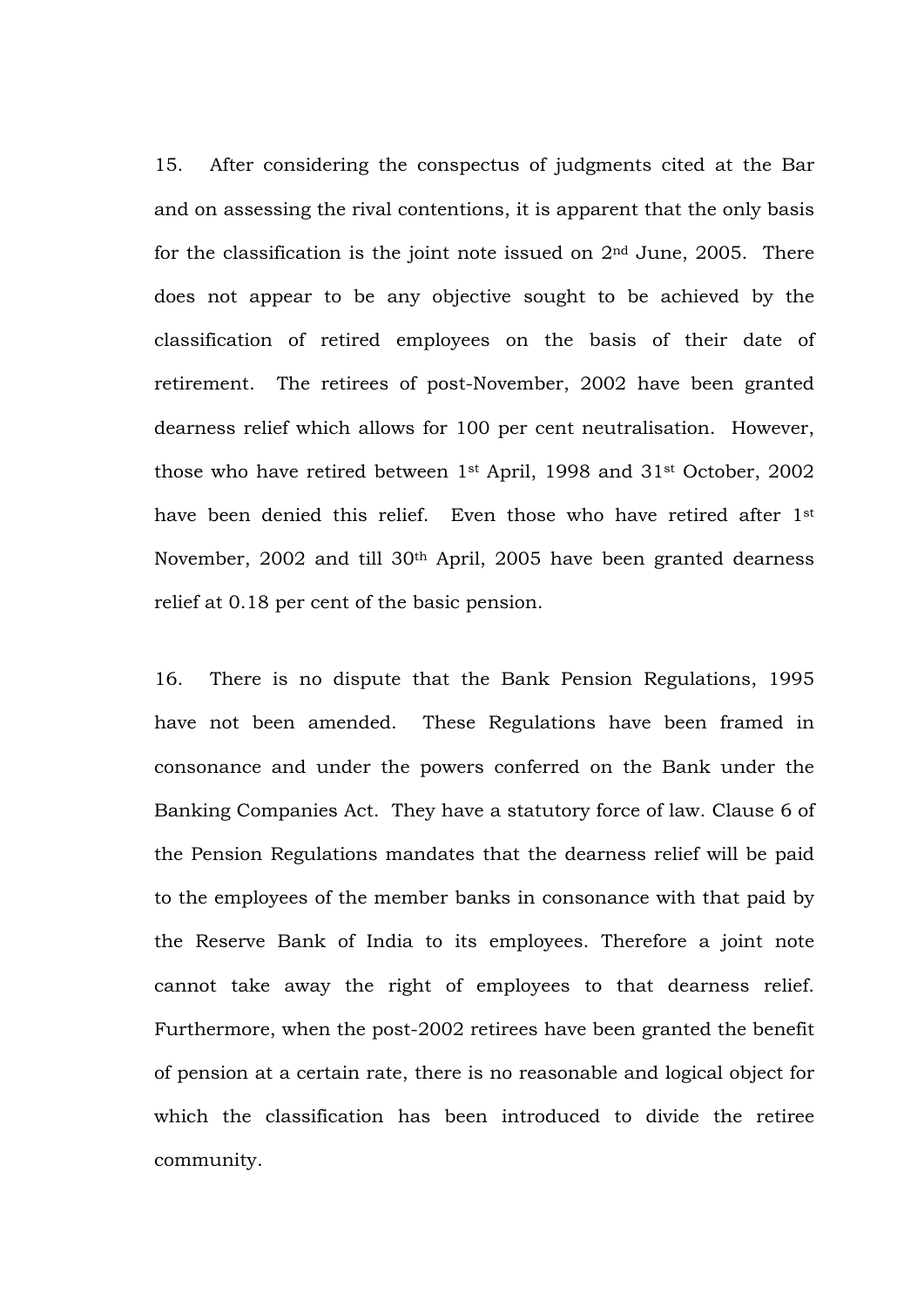17. In our opinion, therefore, the observations of the learned Single Judge with respect to the invidious classification introduced by the Bank are correct. As a consequence, the learned Single Judge ought to have directed the Bank to pay the dearness relief to all pensioners at the same rate, rather than directing the RBI to pass appropriate orders.

18. We find that the distinction, between the pre-November, 2002 retirees and post-November, 2002 retirees, is unreasonable, arbitrary and discriminatory. There is no justification for the same. Though each bank which is a member of the Indian Banks Association has a separate identity, the mandate of the Pension Regulations which have a statutory force of law, cannot be altered by a joint note. Therefore, we direct the Bank to comply with Regulation 6 of the Pension Regulations and to pay pension to the pre-2002 retirees at the same rate as enjoyed by the post-2002 retirees, as has been paid to the retired employees of the Reserve Bank of India. The judgment of the learned Single Judge is modified to that extent.

19. The appeal filed by the Bank is dismissed. The appeal filed by the Retired Employees' Association is allowed.

20. Urgent certified photocopies of this judgment, if applied for, be given to the learned Advocates for the parties upon compliance of all formalities.

#### **(Tapabrata Chakraborty, J.) (Nishita Mhatre, J.)**